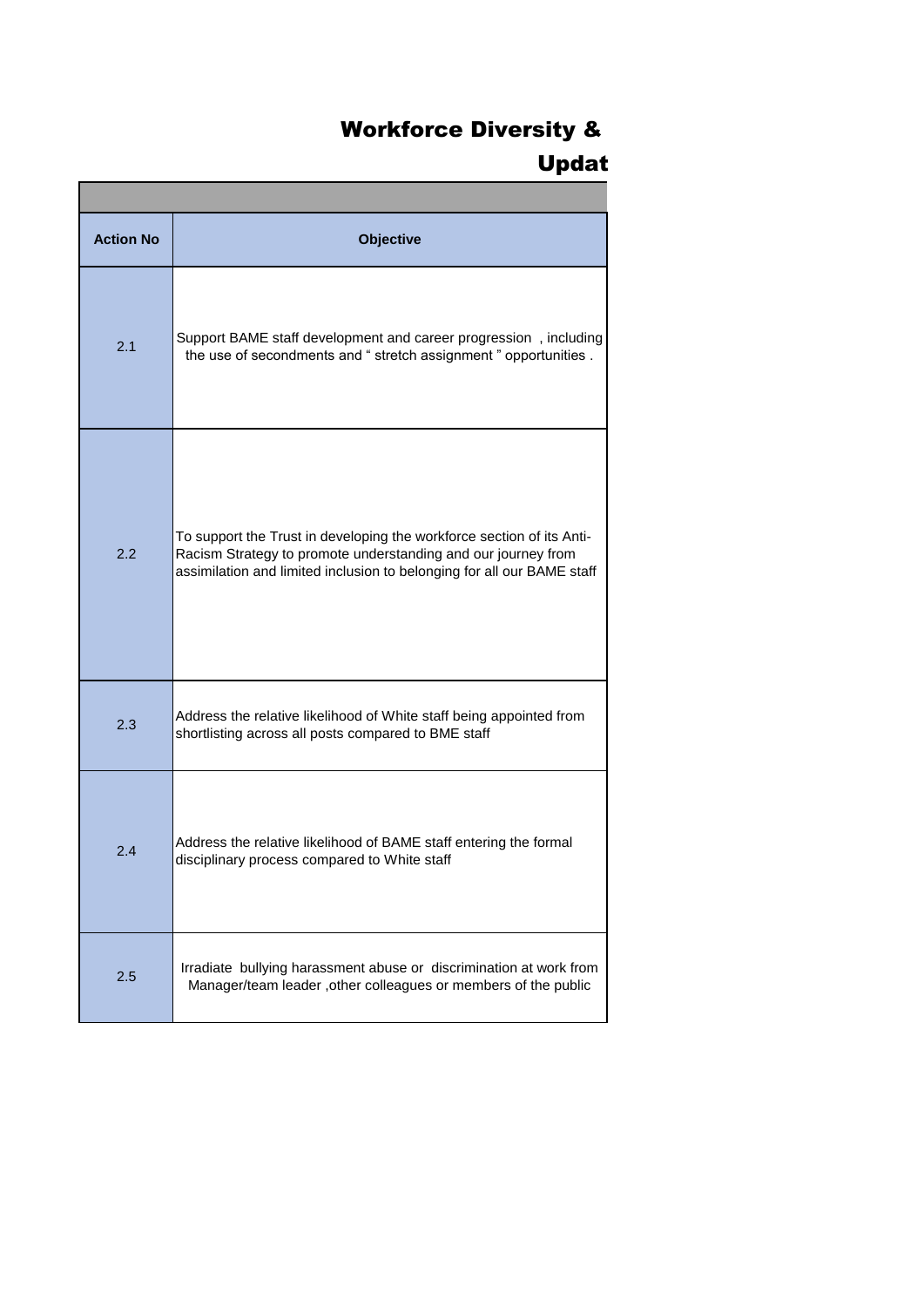## **Inclusion Action Plan 2022/23**

## ed April 2022

| <b>WRES 2022-23 Action Plan</b>                                                                                                                                                                |                                                                                                                                                                           |                           |  |  |
|------------------------------------------------------------------------------------------------------------------------------------------------------------------------------------------------|---------------------------------------------------------------------------------------------------------------------------------------------------------------------------|---------------------------|--|--|
| <b>Actions Required to meet Objective</b>                                                                                                                                                      | <b>Updates - Mar 22</b>                                                                                                                                                   | Lead                      |  |  |
| Work with our Cultural Diversity network to promote<br>opportunities including options to use shadowing and<br>secondments to support career development and learning                          | Invite JN to CD Network to run a<br>career development session                                                                                                            | AC/JN                     |  |  |
| Incudes BAME staff specific T and D opportunities in list of<br>available training in Appraisals Paperwork                                                                                     | Included in new paperwork due to<br>be launched                                                                                                                           | <b>PF</b>                 |  |  |
| Work with the Cultural Diversity network and our ICS<br>partners D and I leads on opportunities for development                                                                                | Part of planned ICS D and I work<br>BMLK and C and P for 2022/23                                                                                                          | Mku/AH                    |  |  |
| Review, update and re share our Cultural awareness<br>information to support understanding                                                                                                     | Update and use to inform / educate<br>all staff.                                                                                                                          | VJ                        |  |  |
| Promote the trust Anti-Racism Pledge and contribute to the<br>trust wide planned anti racism strategy                                                                                          | Pledges at May Board and Strategy<br>in draft, in the interim a whole range<br>of Workforce Diversity and Inclusion<br>actions already in place and being<br>implemented. | CS/Mku                    |  |  |
| Promote information on faith and culture key dates and<br>support staff to celebrate these.                                                                                                    | Draft Calendar for use in a range of<br>polices and promotions and regular<br>communications                                                                              | LC                        |  |  |
| "See Me First" Champions to support/signpost staff                                                                                                                                             | to go live May 2022                                                                                                                                                       | MKa                       |  |  |
| Promote diverse panels and the positive role of BAME panel<br>members, through feedback and work with the Cultural<br>Diversity network (see General actions for wider<br>Recruitment actions) | (see General actions for wider<br>Recruitment actions)                                                                                                                    | LC                        |  |  |
| Implement the action from No More Tick Boxes                                                                                                                                                   |                                                                                                                                                                           | $\overline{LC}$           |  |  |
| Increase the number of Cultural Ambassadors                                                                                                                                                    | Recruited and returned to 5 CAs<br>with I more interested new recruit                                                                                                     | AH                        |  |  |
| Restart the Cultural Ambassadors peer support group                                                                                                                                            | In place and invited to join WD& I<br>group                                                                                                                               | AC/Mka                    |  |  |
| Develop and roll out team sessions to promote a culture of<br>Civility & Respect                                                                                                               | Team workshop outline in place and<br>SC can facilitate team sessions or<br>they can be self run.                                                                         | SC                        |  |  |
| Promote and widen the use of diversity mentors, starting with Included in Chrysalis as part of the<br>our in house leadership development programmes.                                          | inclusive leadership aspect.                                                                                                                                              | <b>PF</b>                 |  |  |
| Undertake actions in 2.1, 2.2, 2.3 and 2.4 above and<br>Implement the NHS contract Prevention of Violence &                                                                                    | see General action tab                                                                                                                                                    | named leads<br>above plus |  |  |